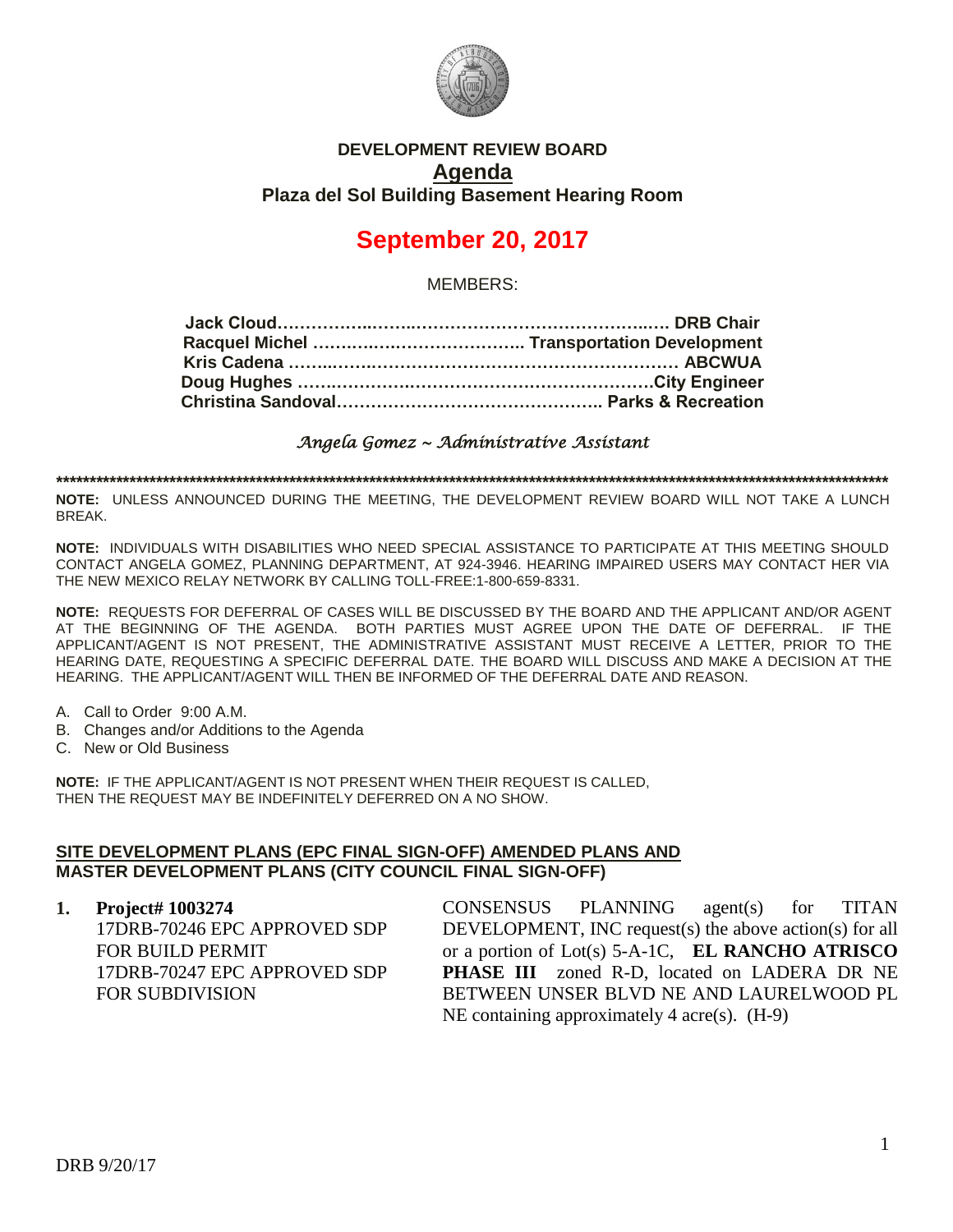### **MINOR PLATS, FINAL (MAJOR) PLATS, AMENDED PLATS AND PLANS**

- **2. Project# 1004309** 17DRB-70235 EXTENSION OF PRELIMINARY PLAT
- **3. Project# 1005029** 17DRB-70236 EXTENSION OF PRELIMINARY PLAT
- **4. Project# 1003475** 17DRB-70238 EXTENSION OF SIA FOR TEMP DEFER SIDEWALK CONST
- **5. Project# 1006573** 17DRB-70237 MINOR - PRELIMINARY/ FINAL PLAT APPROVAL
- **6. Project# 1011170** 17DRB-70230 MINOR - PRELIMINARY/ FINAL PLAT APPROVAL
- **7. Project# 1006864** 17DRB-70245 MINOR - PRELIMINARY/ FINAL PLAT APPROVAL

SURVTEK agent(s) for BLAKE'S LOTABURGER request(s) the above action(s) for all or a portion of  $Tract(s)$ Q-2A, **ATRISCO BUSINESS PARK UNIT NO 2** zoned C-1, located on COORS BETWEEN FORTUNA AND LOS VOLCANES containing approximately 1.34 acre(s). (J-10)

ISAACSON AND ARFMAN PA agent(s) for PULTE HOMES request(s) the above action(s) for all or a portion of Tract(s) C OF BULK LAND PLAT OF TRACT A, B, & C, **STOMECLOUD SUB (TBKA AS STORMCLOUD UNIT 4B)** zoned SU-2/R-LT, located on TIERRA PINTADA WEST OF UNSER NW containing approximately 12.66 acre(s). (H-9)

FELIX RABADI request(s) the above action(s) for all or a portion of **PARADISE VIEW SUBDIVISION** zoned R-LT, located on PARADISE BLVD BETWEEN BIG ROCK AND UNSER containing approximately 13 acre(s). (B-10)

CARTESIAN SURVEYS INC agent(s) for DESERT HILLS CONGREGATION JEHOVAH'S WITNESS TRUST request(s) the above action(s) for all or a portion of  $Lot(s)$ 12 & 21, Block(s) 29, Tract(s) A, **NORTH ALBUQUERQUE ACRES Unit(s) B,** zoned SU-2(IP), located on ALAMEDA BLVD NE BETWEEN SAN PEDRO AND LOUISIANA NE containing approximately 1.78 acre(s). (C-18)

CARTESIAN SURVEYS INC agent(s) for BRAD HALL (LOT 1-P) & M&M STORES (LOT 11 & 12) request(s) the above action(s) for all or a portion of Lot(s) 1-A AND 11  $\&$ 12 AND VACATED ALLEY, Block(s) 4, **TERRACE ADDITION** zoned SU-2, located on LOCUST BETWEEN LEAD AND COAL SE containing approximately .8043 acre(s). (K-15) *[Deferred from 9/13/17]*

BOHANNAN HUSTON INC agent(s) for PULTE request(s) the above action(s) for all or a portion of  $Lot(s)$ 34, Tract(s) M-1A, **DEL WEBB PHASE 2 @ MIREHAEN PHASE 1** zoned SU-1 PRD, located on BATES WELLS BETWEEN LAKE ISABELLA AND WESTCREEK containing approximately 2.58 acre(s). (H-9)